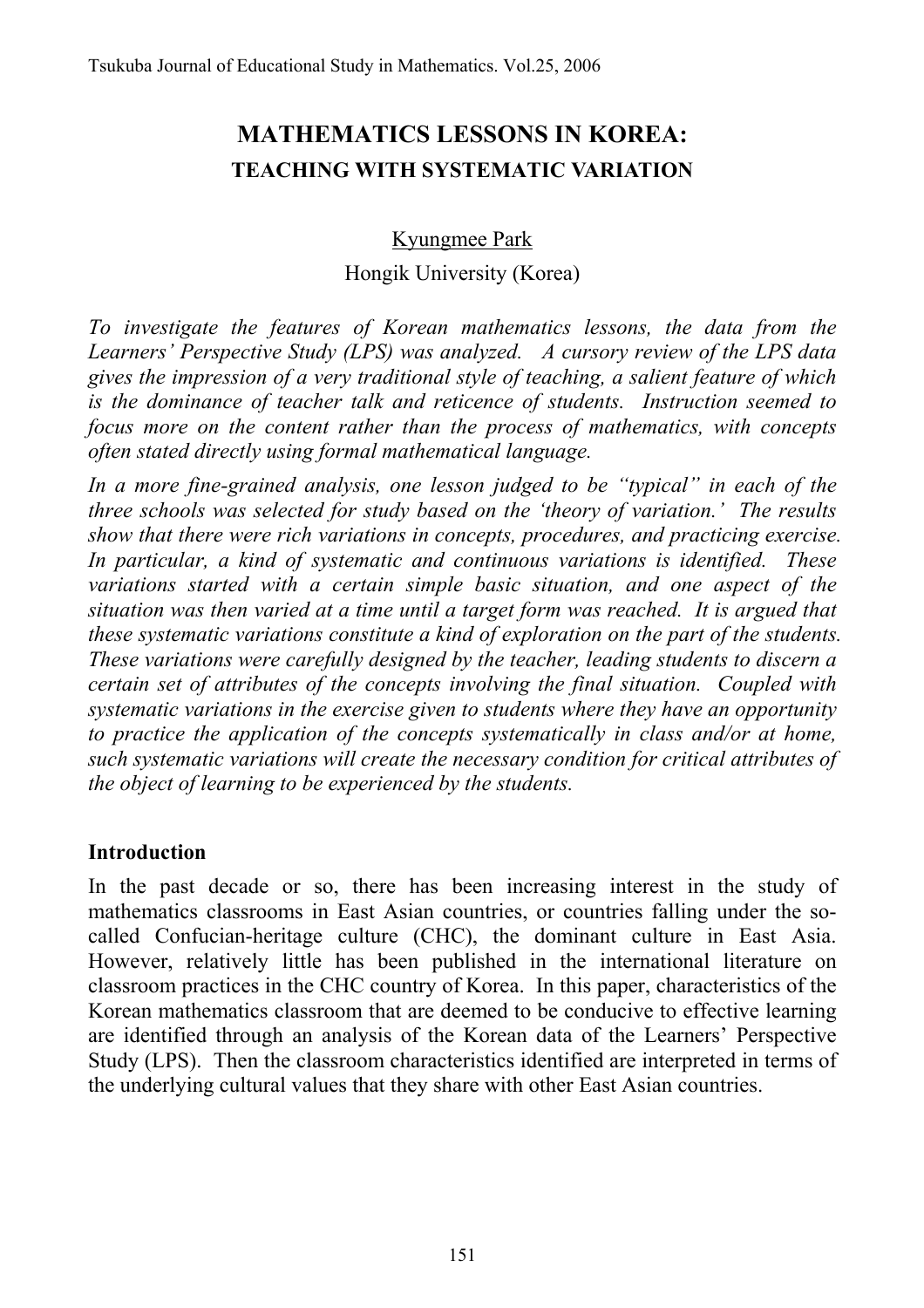### **Learners' Perspective Study**

The LPS, a video study of the mathematics classroom, is characterized by in-depth documentation of the student perspective over several lessons in the same classroom. The methodology of the LPS offers an informative complement to the survey-style approach of the TIMSS video study. A research design of LPS predicated on a nationally representative sampling of individual lessons, as in TIMSS, inevitably reports a statistically-based characterization of the 'typical lesson'.

In the LPS, one teacher from each of three schools in each participating country was sampled for study, and a series of 10 to 15 consecutive lessons taught by the teacher were videotaped. The teachers chosen were judged to be competent teachers in their respective countries. The study combines videotape data with participants' reconstructions of classroom events. Three cameras were employed in the videotaping; a "Teacher Camera," a "Student Camera" and a "Whole Class Camera." An audiovideo mixer was used for on-site mixing of the images from the teacher camera and the student camera to provide a split-screen record of both teacher and student actions. The integrated images were used for stimulated recall in interviews conducted immediately after the lessons to get students' reconstructive account of the teaching and learning (Clarke, 2004).

# **Theory of variation<sup>1</sup>**

To identify mathematics classroom features, a learning theory espoused by Marton (1999) is utilized in the analysis of the Korean data. Marton hypothesized that variation, simultaneity, and discernment were critical to learning, and studies by Runesson (1999) and Mok (2000) showed that Marton's theory of variation had a demonstrated potential in revealing the salient characteristics of classroom features that are related to student learning.

The theory of variation was developed from the work of Marton and Booth (1997), which described how an 'enacted space of learning' was constructed through the creation of certain dimensions of variation for the experience of the students. According to Marton *et al* (2003), learning is a process in which learners develop a certain capability or a certain way of seeing or experiencing. In order to see something in a certain way the learner must discern certain features of the object. Experiencing variation is essential for discernment, and is thus significant for learning, and Marton *et al* (2003) argued that it is important to attend to what varies and what is invariant in a learning situation.

l 1 Theory of variation is based on Phenomenography, which was developed by a Swedish research group in early 1970s. The word 'phenomenography', coined by Marton in 1979, was derived from the Greek words 'phainemenon' and 'graphein', which mean appearance and description respectively. Thus 'phenomenography' concerns about the description of things as they appear to us. According to phenomenography, a way of experiencing something is defined in terms of the critical aspects of the phenomenon as discerned and focused upon by the experiencer at the same time. Nobody can discern an aspect of a phenomenon without experiencing variation in a dimension which corresponds to that aspect (Marton & Booth, 1997; Pang, 2003). This provides a basis for the theory of variation.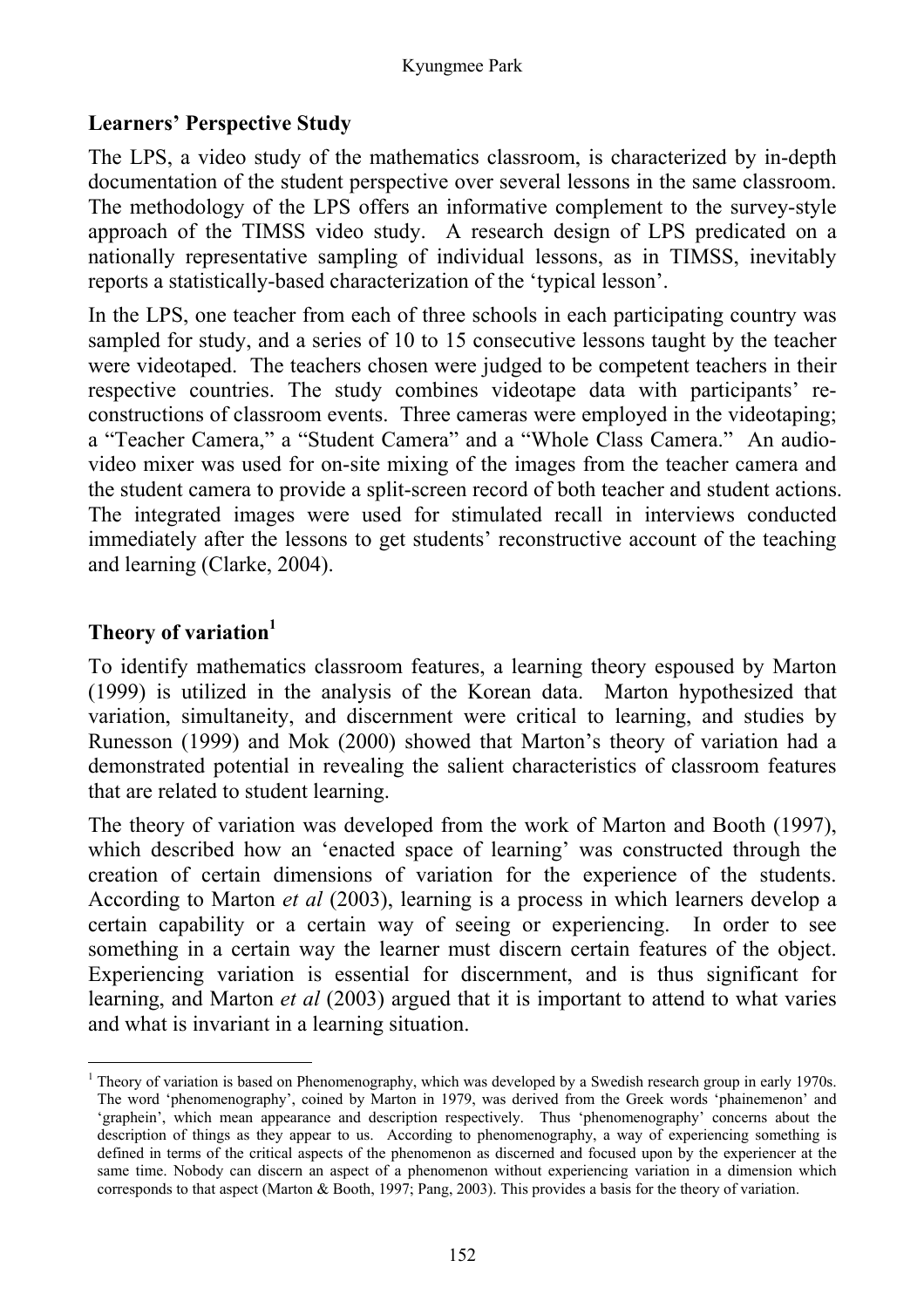In parallel with Marton's theory of variation, a theory of mathematics teaching and learning, called teaching with variation, has been developed by Gu (1994). Gu's theory was based on a series of longitudinal mathematics teaching experiments in China, and was heavily influenced by theories of cognitive science and constructivism. According to this theory, meaningful learning enables learners to establish a substantial and non-arbitrary connection between their new knowledge and their previous knowledge (Ausubel, 1968). Classroom activities can be developed to help students establish this kind of connection by experiencing certain dimensions of variation. The theory suggests that two types of variation are helpful for meaningful learning. One is called "conceptual variation", and the other is called "procedural variation" (Gu *et al*, 2004).

Conceptual variation consists of two parts. One part is composed of varying the connotation of a concept: standard variation and non-standard variation. The other part consists of highlighting the substantial features of the concept by contrasting with counterexamples or non-examples. The function of this variation is to provide learners with multiple experiences from different perspectives.

Procedural variation is concerned with the process of forming a concept logically and/or chronologically (scaffolding, transformation), arriving at solutions to problems, and forming knowledge structure (relationship among different concepts). The function of procedural variation is to help learners acquire knowledge step by step, develop learners' experience in problem solving progressively, and form wellstructured knowledge.

### *Multi-dimensional Variation and Developmental Variation*

While the two kinds of variations suggested by Gu are potentially powerful tools for analyzing classroom events, the terms "conceptual variation" and "procedural variation" may be misleading. The adjectives "conceptual" and "procedural" may remind readers of the terminology of "conceptual understanding" and "procedural understanding" coined by Hiebert (1986), which are used differently from the meaning of "conceptual" and "procedural" as defined by Gu. Gu's terminology may give the impression that "conceptual variation" and "procedural variation" are disjoint, but in fact according to Gu's own definition, procedural variation is also related to the formation of concept. So the terms "conceptual variation" and "procedural variation" do not reflect very well the meaning they are supposed to represent as defined by Gu.

In this paper, the term "multi-dimensional variation" will be used to denote what Gu termed "conceptual variation" because the term refers to enhancing conceptual understanding through multiple representation and varied examples of a given concept. Along with conceptual variation, the term "developmental variation" will be used to substitute for Gu's "procedural variation", since this variation helps the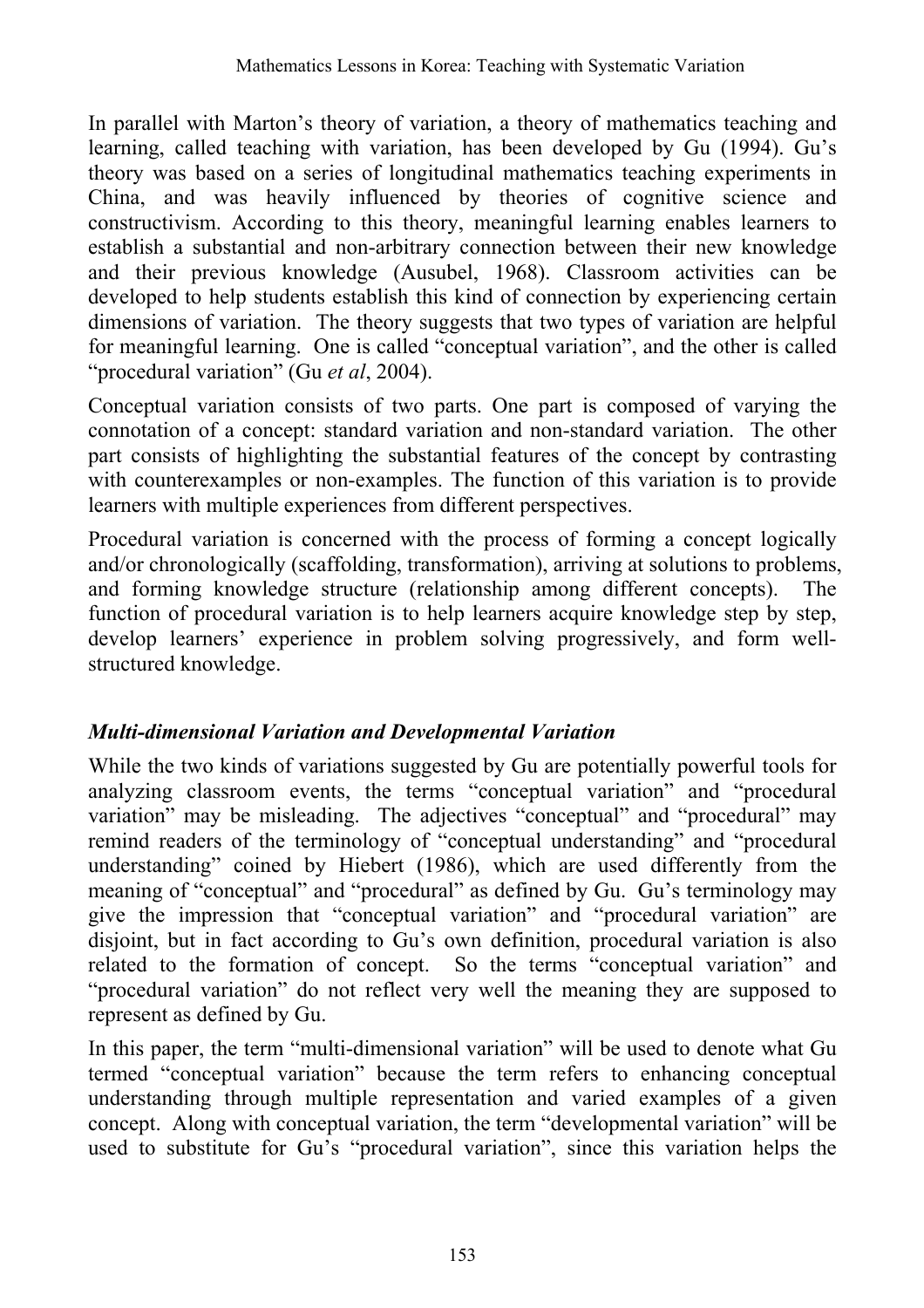learners to construct knowledge structures through progressively acquiring the knowledge.

For example, in one of the lessons videotaped, the teacher familiarized students with the concept of linear equations in two unknowns through comparison with linear equations in one unknown. The teacher reminded the class that equations with one unknown and those with two unknowns are similar in the sense that a root should satisfy the equation when substituted into the unknown(s) of the equation. But the two are different because the number of roots is different. This explanation helps students to understand linear equations with one unknown and two unknowns by contrasting the similarities and differences of the two concepts, and is thus considered a "multi-dimensional variation."

Another example of multi-dimensional variation is found in a lesson from another school. There the teacher introduced a new concept (ratio of areas) through concrete examples in everyday life: the fact that the amount of ink needed to print a photo depends on the area of the photo. This connection between an abstract mathematical concept and a concrete example in real life can be interpreted as a multi-dimensional variation as well as "mathematization" in Freudenthal's terms (Freudenthal, 1983).

An example of "developmental variation" is identified in a lesson from the third school videotaped in this study. In the lesson, the teacher provided a variety of situations by presenting a pouch with colored stones and then changing a certain colored stone to another colored stone. Based on this "experiment," students observed that the probability increased from 0 progressively until eventually it reached 1. This was then generalized into the properties of probability. So students acquired the knowledge through experiencing progressive problem solving.

In fact, these notions of variations are similar to the "mathematical variability principle" by Dienes (1973), and the "duality of mathematical concept" suggested by Sfard (1991). According to this theory of variation, the "space of variation" consists of different dimensions of variation in the classroom, and they form the necessary condition for students' learning in relation to certain learning objectives. For the teacher, it is crucial to consider how to create a proper space of variation focusing on critical aspects of the learning object through appropriate activities. For the learner, it is important to experience the space of variation through participating in constituting the space of variation.

For the data analysis in this paper, the patterns of variation critical to learning will be described in two aspects: what the multi-dimensional and developmental variations are and how they are created. Studies by Runesson (1999) and Rovio-Johansson (1999) support the hypothesis made by Marton (2000) that variation is a key for comparing the difference in practices between the East and the West. Marton argued that the most important difference between the Chinese/Japanese classes and those in the U.S. was the difference in the pattern of variation. Chinese and Japanese students learned to approach the same mathematics problem in different ways, whereas the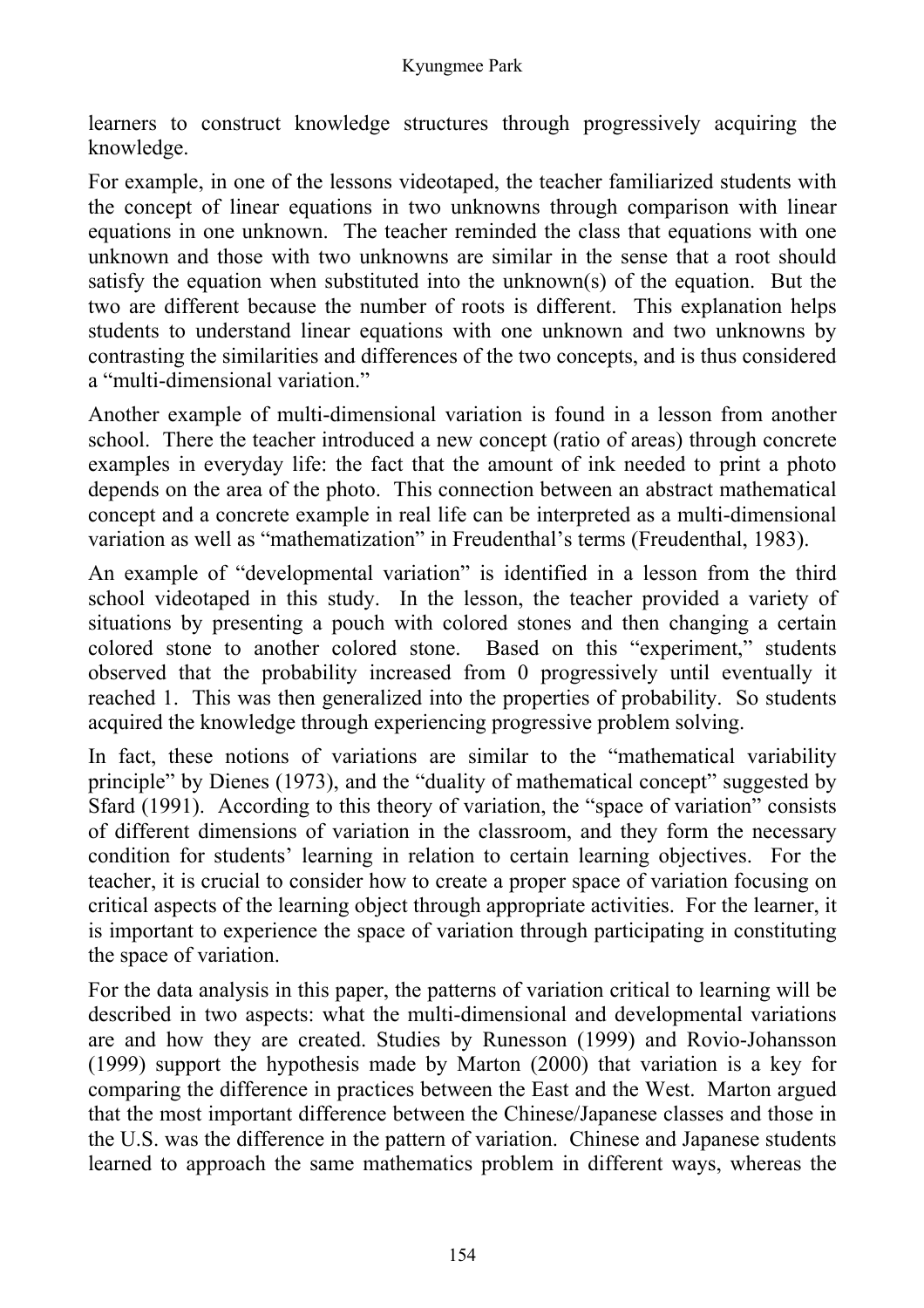American students learned to apply the same approach to different but similar problems.

#### **Sample, data collection and analysis**

Following the methodology of LPS, three schools in the urban/metropolitan community of Seoul were sampled for study. To preserve anonymity, the three schools are referred to as school H, school K and school W in this chapter. One grade 8 mathematics teacher in each of schools H, K and W judged to be competent by the local professional community was selected. The teacher had at least five years of experience as a qualified teacher. One of the grade 8 classes taught by the teacher was then selected for study, and a continuous sequence of at least 10 lessons were videotaped for the class.

The videotaped lessons were then viewed carefully, and a preliminary analysis was preformed on the data. Then a lesson in each of the three schools judged to be "typical" of lessons in the series was chosen for a more fine-grained analysis. Table 1 shows the background characteristics of the three sampled schools and the sampled teachers, as well as information about the lessons chosen for detailed analysis:

|                             | School H            | School K        | School W       |  |  |
|-----------------------------|---------------------|-----------------|----------------|--|--|
| Type of schools             | Girls' school       | Co-educational  | Co-educational |  |  |
| SES of parents              | Mostly middle class |                 |                |  |  |
| <b>Teacher Gender</b>       | Male $(47)$         | Female (32)     | Female (33)    |  |  |
| $\left( \text{age} \right)$ |                     |                 |                |  |  |
| Teaching                    | 18 years            | 6 years         | 7 years        |  |  |
| Experience                  |                     |                 |                |  |  |
| Class size                  | 36                  | 34              | 37             |  |  |
| Duration of lesson          | 45 minutes          |                 |                |  |  |
| Topic of lesson             | Linear              | Area of similar | Properties of  |  |  |
|                             | equations with      | geometric       | probability    |  |  |
|                             | two unknowns        | figures         |                |  |  |

*Table 1. Background characteristics of the sampled schools and lessons* 

### **Results**

### *Preliminary Analysis*

A preliminary analysis of all the videotaped lessons shows that the Korean classrooms in this study, like the classrooms in other East Asian countries, were characterized by the dominance of teacher talk and reticence of students when compared with Western countries (Leung and Park, 2005). The number of words spoken by the teachers and the students in all the lessons in the three schools was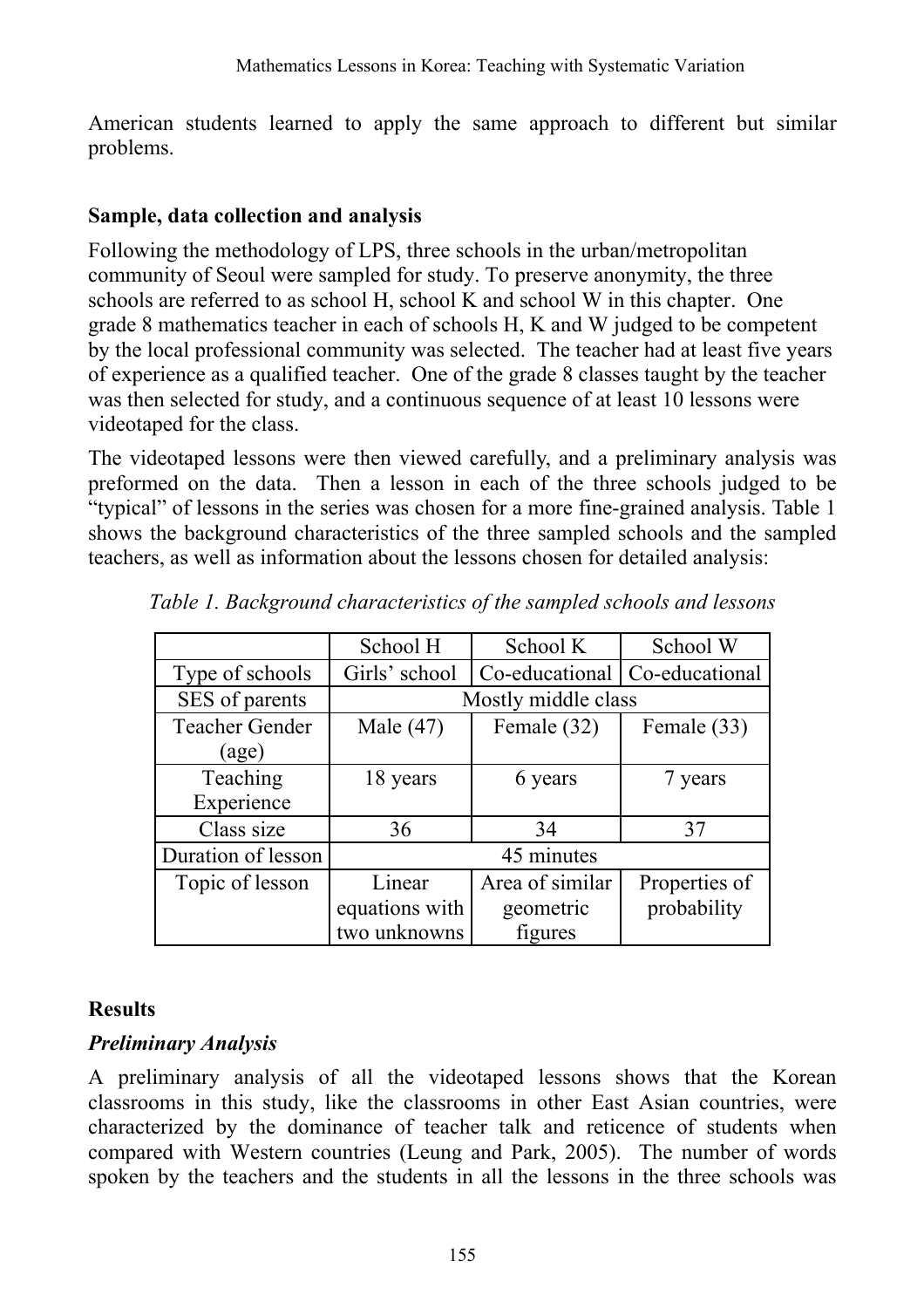#### Kyungmee Park

counted and their ratio computed, and the results are shown in Figure 1. As can be seen from Figure 1, the ratios of number of words spoken by the teacher to those spoken by the students vary between 18 and 40, with an average of 28. These ratios are higher than those obtained from the TIMSS 1999 Video Study (Hiebert et al, 2003), especially higher than those for the Western countries in the TIMSS 1999 Video Study (Figure 2)



*Figure 1. Ratio of number of teacher words to student words in the 3 Korean schools* 



*Figure 2. Ratio of number of teacher words to student words in Korean classrooms compared to those in other countries* 

A cursory review of the video data shows that the teaching in the three Korean schools seemed to focus more on the mathematics content to be learned rather than the process of understanding the content. Mathematics content was delivered efficiently, with mathematics concepts often stated directly. As the teacher in school H remarked during the interview after the lessons: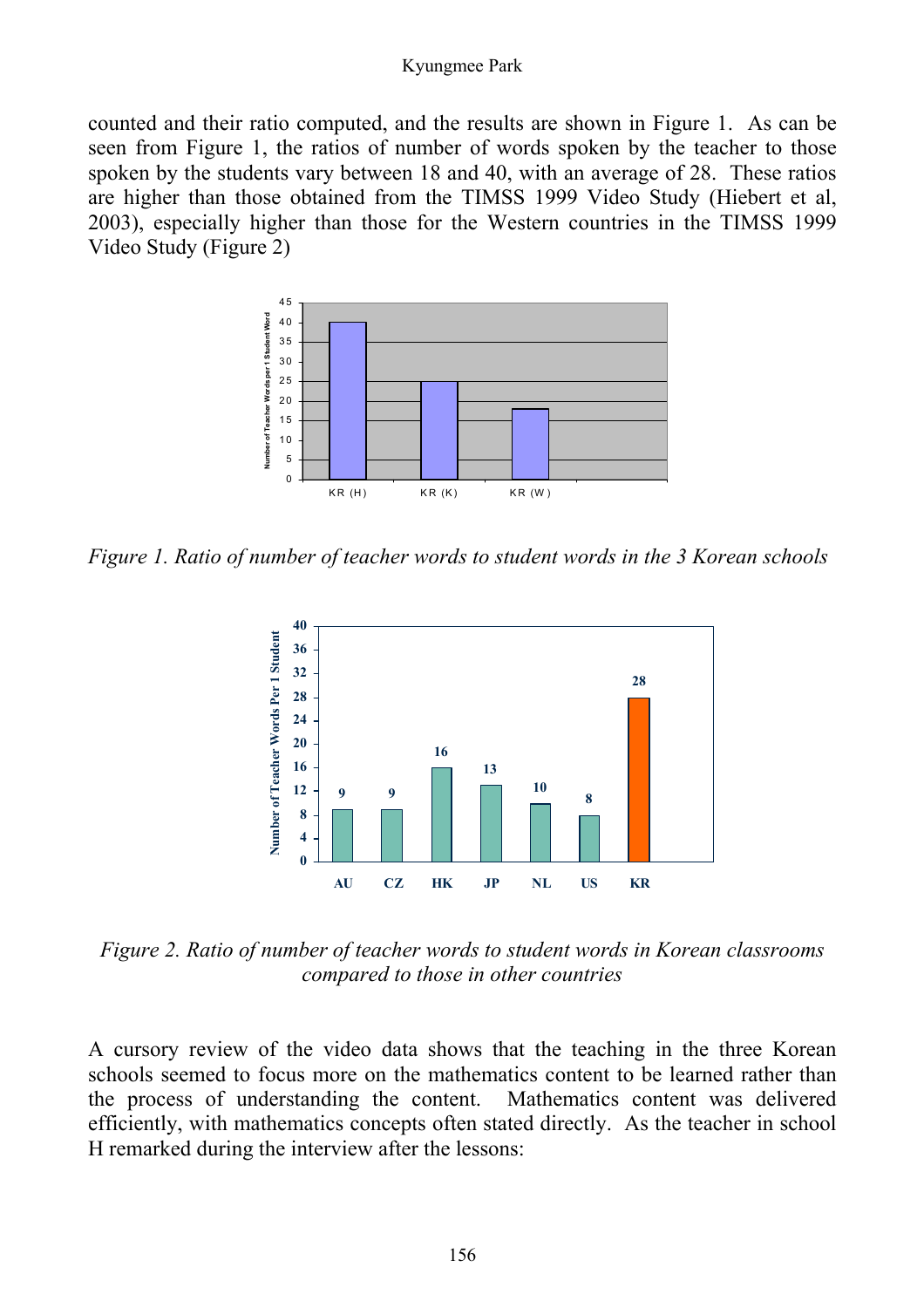# *Teacher of school H:*

Of course, there should be lots of student activities. But I found that they distracted the students and made it difficult to proceed with the lesson. Also, the high achieving students seemed to get bored and would sometimes just sit idled. If we have activities in class, those who are not so good don't even know what they are for. Innovative lessons which try new thing in class make everybody tired. Just giving mathematical explanations is much better for both high and low achieving students. People seem to think that inquiry instruction is a good form of teaching that fits the current trend but I do my own explanation and lead the whole class because it (inquiry instruction) tends to loosen the lesson somewhat.

The focus of the lessons seemed to be on the final product rather than the process of arriving at the product. There was much more use of formal mathematical language rather than less formal everyday life language such as metaphors. There was also ample practicing of mathematics exercise during the lessons.

The analysis also shows that the Korean lessons by and large followed a rather similar structure, which we categorize into four stages. In the first stage, which we name *review and induction*, the teacher would usually begin the lesson by reviewing relevant materials covered in previous lessons and prepare the way for the main concepts of the lesson to be introduced. In the second stage, named *exploring new concepts*, the main concepts of the lesson would be introduced and elaborated by teacher-initiated exploration. In the third stage, *examples and exercise*, the main concepts would be illustrated with examples, and students would be directed to work on some relevant exercise. In the final stage, *summary and assignment*, the teacher would summarize the main points of the lessons and assign homework for the lesson.

# *Fine Grained Analysis*

As pointed out above, the preliminary data analysis was followed by a more finegrained analysis of one lesson in each of the three schools judged to be "typical" of lessons in the school. The further analysis was data-driven, following a grounded theory approach. The lessons were reviewed several times and the variations were identified from the process. Results of this analysis of the three chosen lessons show that during the four stages of the lesson identified above, there were a lot of variations in concepts and practicing exercise. In the discussion below, we denote the variations referred to by two capital letters and a number. The first letter refers to the school (H, K or W) where the lesson took place, the second letter stands for either multi-dimensional variation (M) or developmental variation (D), and the number indicates the order in which the variation occurred in that particular lesson. For example, HD1 means the first developmental variation which occurred in the chosen lesson of school H.

The multi-dimensional and developmental variations identified in the three lessons include: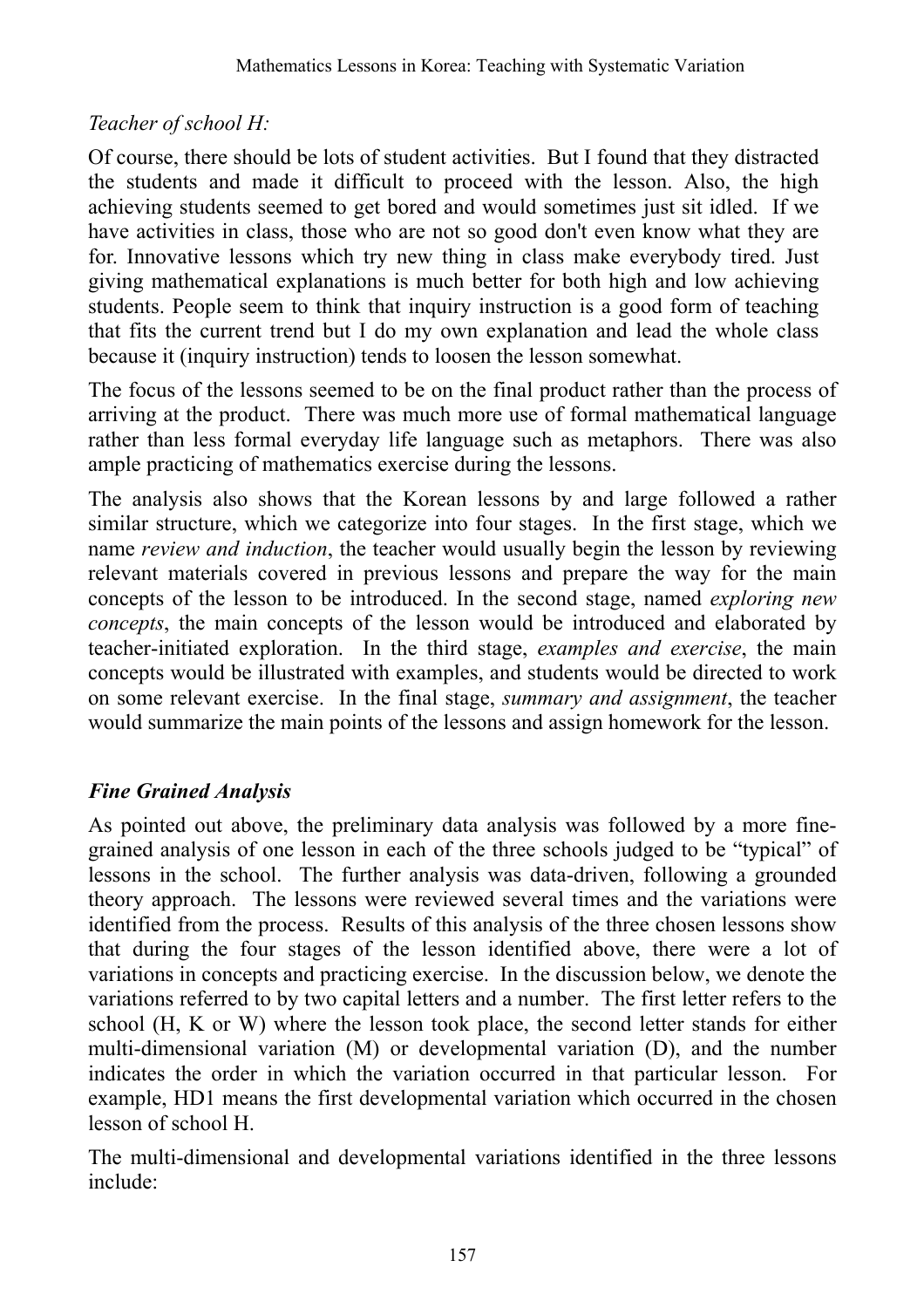- –Linkage of different concepts, introducing a new topic based on a review of the content covered in previous lessons (HD1 and WD1)
- –Consolidation through summary (HM4)
- –Learning concepts through comparison and contrast (HM1)
- –Linkage between mathematics and concrete examples (KM1)
- –Multiple representation of a concept (HM2, KM2)
- –Generalization through abstraction (WD2)

# *Systematic Variation*

One particular kind of variation warrants highlighting for discussion. It is a kind of systematic and continuous variation that leads students to understand the concept under discussion. It is interesting to find that such systematic variations were found in each of the three lessons analyzed: HM3 & HM4, KM3 & KM4, and WM1 below can all be classified as this kind of systematic variation.

### *HM3 & HM4*

This is the first lesson of school H. Students were given a series of tasks which were gradual variations to a basic equation,  $x + y = 5$ .

|                | linear equation with 2 unknowns | domain of x and $y$                           |
|----------------|---------------------------------|-----------------------------------------------|
| basic equation | $x + y = 5$                     | natural numbers                               |
|                |                                 |                                               |
| task 1         | $3x + y = 15$                   | natural numbers                               |
|                |                                 |                                               |
| task 2         | $-3x + y = 12$                  | natural numbers                               |
|                |                                 |                                               |
| task 3         | $x + 2y = 6$                    | x values $\{-2, -1, 0, 1, 2, 3, 4, 5, 6, 7\}$ |
|                |                                 |                                               |
| task 4         | $x + y = 3$                     | no limitation                                 |

In task 1, the domain of the unknowns was natural numbers and only the coefficients were changed from the basic equation. In task 2, the equation included a negative coefficient, and in task 3, the domain of the unknowns was extended to negative integers. In task 4, the domain of the unknowns was further extended to real numbers,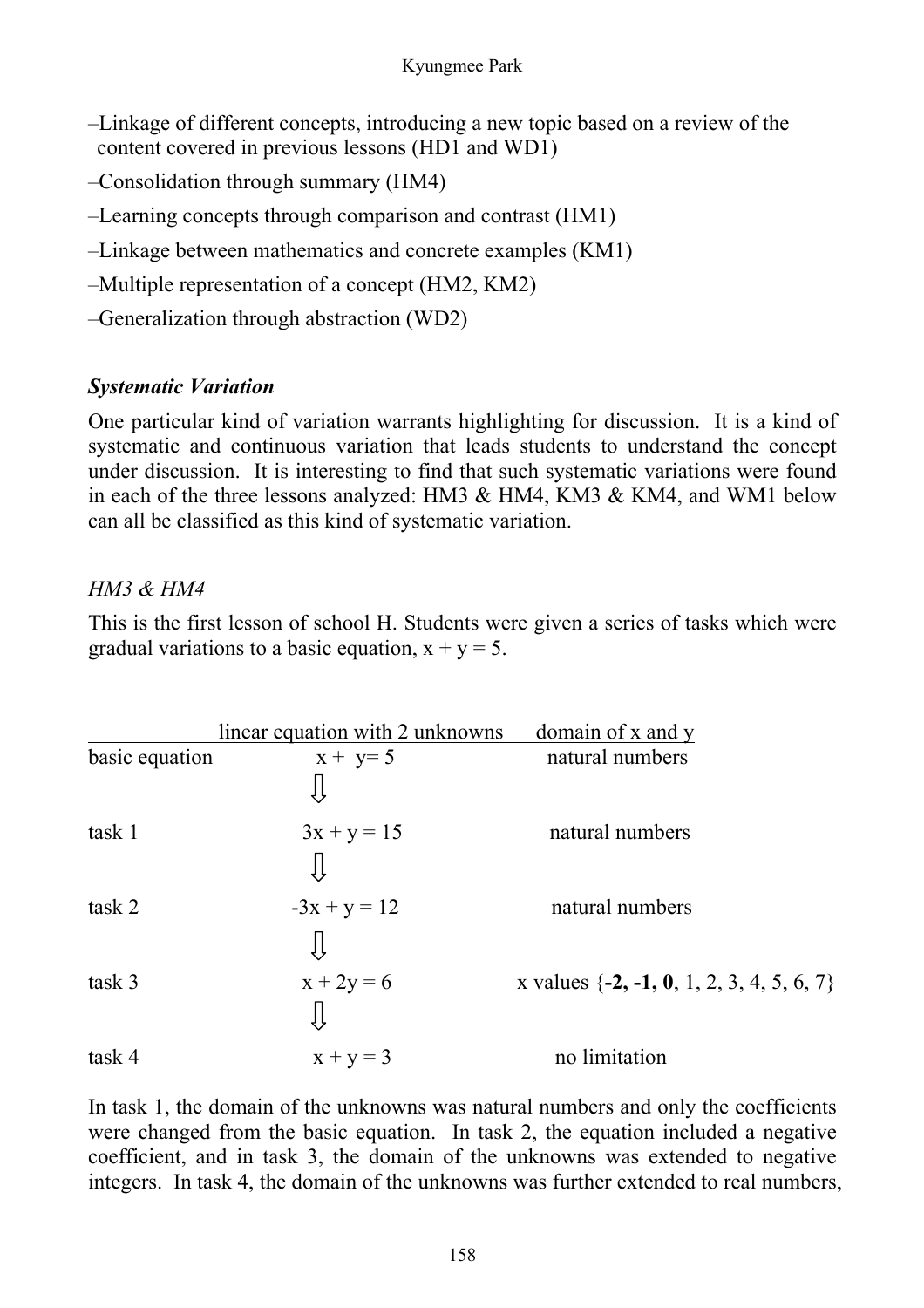and students were required to draw a graph without going through the process of finding the solution. After solving task 4, the concept that the graph of a linear equation with two unknowns was a straight line in the coordinate plane was well expounded (HM3).

- 1. T: Let's go ahead and read what's written right below. There is only one line between two points. Therefore, to draw the graph of a linear equation, one would get two roots and graph those two points on the coordinate plane. With those two points, one may easily construct a line.
- 2. T: So, if we are to draw a line on the coordinate plane we would need to choose two ordered pairs and connect them. What do we get then? We get the graph of a line. There is only one line when we have two points, right? When we connect our points, we get a line.

At the end of the lesson, the contents covered thus far were summarized. During this process, the general form of a linear equation with two unknowns  $(ax + by + c = 0)$ where the domains for the unknowns (x and y) are real numbers was finally introduced. This is a kind of multi-dimensional variation to consolidate and enhance the formation of concepts (HM4).

In the analysis above, we can see that there are systematic variations starting with the basic equation  $x + y = 5$  and moving step by step to the general form of  $ax + by + c = 5$ 0. In each variation, all but one of the components of the equation concerned are kept constant, so that the effect of the varied component is elucidated.

# *KM3 & KM4*

This is the seventh lesson of school K. Students were given tasks which were variations of a basic diagram. Tasks 1, 2 and 3 were not that different from the basic diagram because students were required to find the ratio of areas when only the type of geometric figure and ratio of similarity were different. Task 4 required students to generalize from what they discovered in the preceding tasks. Here, task 1 serves as scaffolding for tasks 2 and 3 as well as task 4. (KM3)

Task1: Find the ratio of similarity and the ratio of areas of the given figures.



Task2: Find the ratio of areas of the rectangles when the ratio of sides is 1:3.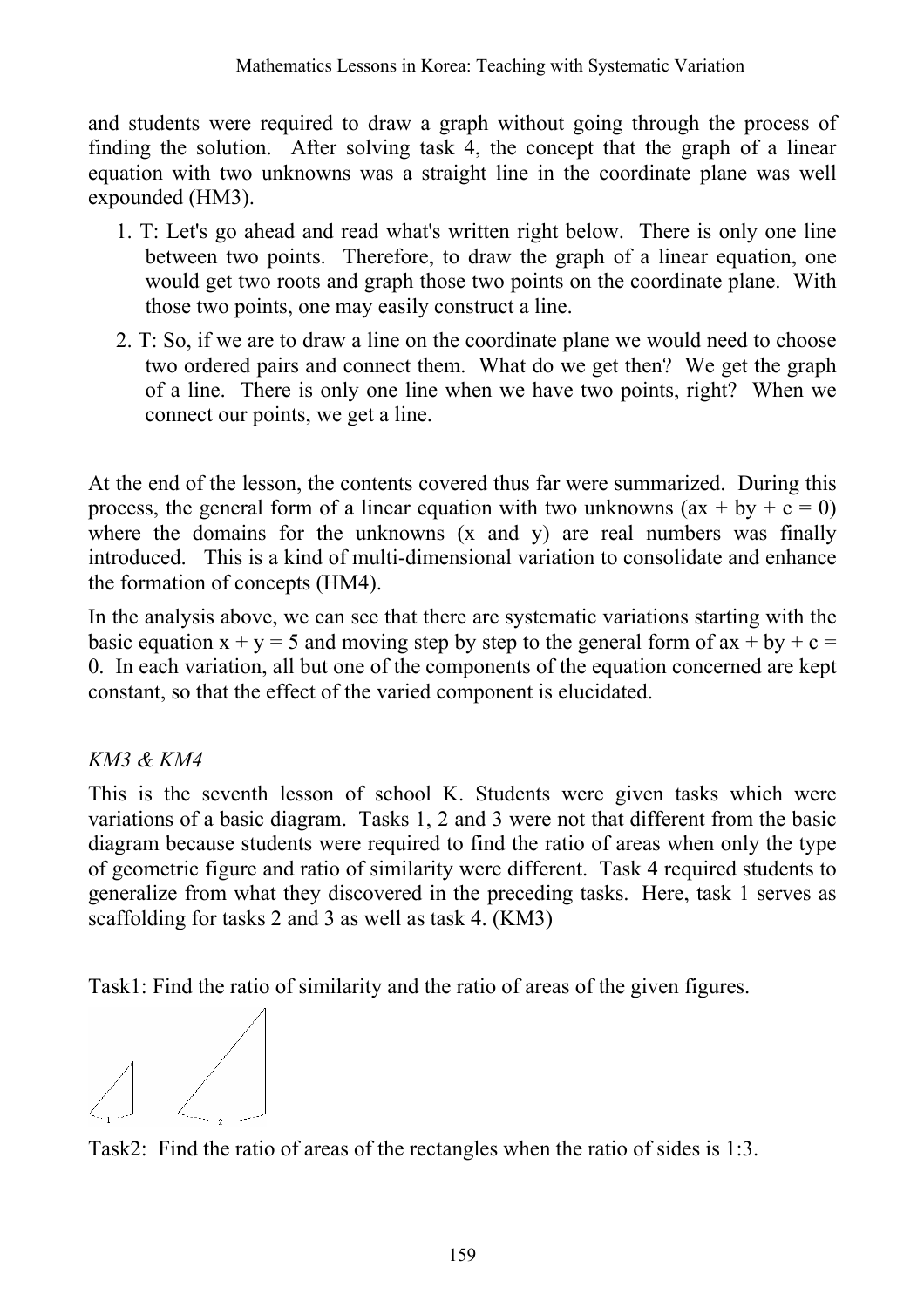Task3: Find the ratio of areas of the triangles when the ratio of sides is 2:3.

Task4: Fill in the blanks:

The ratio of areas between similar figures is the of the ratio of sides. The ratio of areas between similar figures is  $\frac{1}{1}$  when the ratio of sides is m:n.

Task5: Compute the area of a large pentagon when the ratio of similarity between two pentagons is 2:3 and the area of the small pentagon is 40.



|               | geometric figure  | ratio of similarity | find                     |
|---------------|-------------------|---------------------|--------------------------|
| basic diagram | rectangle         | 1:2                 | ratio of the areas       |
| task 1        | triangle          | 1:2                 | ratio of the areas       |
| task 2        | rectangle         | 1:3                 | ratio of the areas       |
| task 3        | triangle          | 2:3                 | ratio of the areas       |
| task 4        | arbitrary polygon | m:n                 | ratio of the areas       |
| task 5        | pentagon          | 2:3                 | the area of one pentagon |

The lesson proceeded gradually from the basic diagram through tasks 1 to 4, but task 5, which was given as a review problem of the lesson, made a greater variation to the original problem compared to the preceding tasks (KM4). The geometric figure is not the familiar triangle or rectangle but a pentagon (for which the area is not easily found), and the problem is not to find the ratio of areas but to find the area of one pentagon based on the area of another.

With these systematic variations, students are guided to understand the concept that for a pair of *any* similar polygons, if the ratio of similarity is m : n, then the ratio of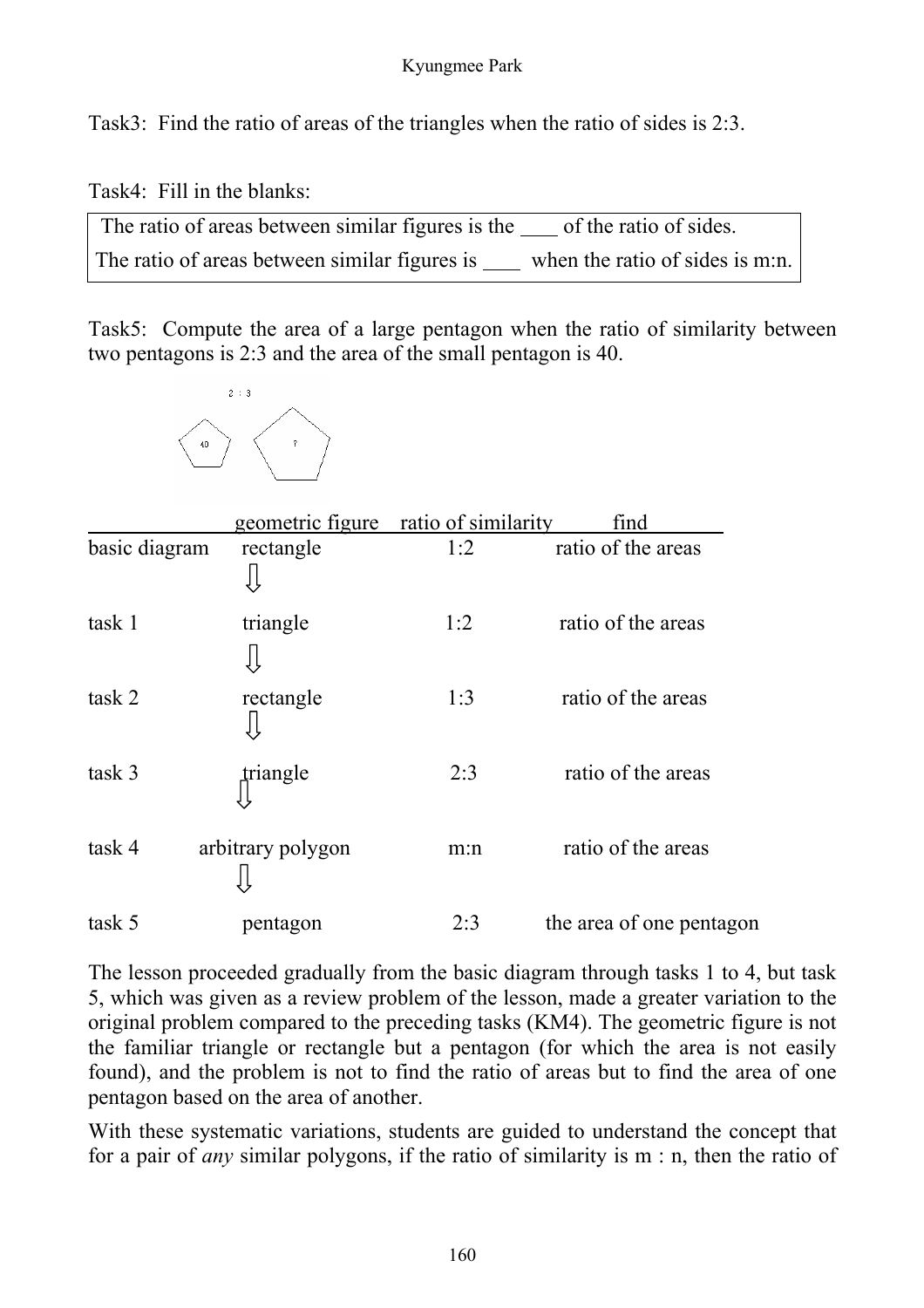areas is  $m^2 : n^2$ . Students are expected to be able to find the area of a polygon based on the area of another similar polygon and the ratio of similarity.

#### *WM1*

This is the first lesson of school W. The first content to be covered in the lesson was that the probability of an impossible event is 0, that of a certain event is 1, and all probabilities have values between 0 and 1. The teacher did not present the problem in heterogeneous situations but found the probability of a series of situations by continuously changing the color of stones in the same pouch. The teacher drew a pouch on the board, stuck three red magnets in the pouch and showed the students that the probability of selecting a blue stone is 0. Then she replaced one red magnet for a blue one and showed that the probability of choosing a blue stone was then 1/3. By replacing a red magnet by a blue magnet one by one, the class eventually found that the probability of selecting a blue stone when all three stones are blue becomes 1.

In the three examples above, the teaching all started with a certain simple basic equation, diagram or situation. Then only one of the different aspects of the basic equation, diagram or situation was varied at a time, and the variations followed a systematic pattern until the equation, diagram or situation reached a target form. It can be argued that these systematic variations constitute a kind of teacher-initiated exploration or guided *exploration* on the part of the students. It seems that the incremental variations were carefully designed by the teacher, leading students to discern attributes of the object of learning or the concepts involving the final situation.

In addition, in all three lessons analyzed above, there were also systematic variations in the exercise given to students. So students after being exposed to systemic variations in the presentation of the concepts would now have an opportunity to practice the application of the concepts systematically in class and/or at home. According to the theory of variation, these combined experiences of the students on the systematic variations of the concepts will help establish their understanding.

#### **Discussion**

It was mentioned above that the systematic variations identified constitute a kind of *exploration* on the part of the students. Exploration in the Western context often means students were given open-ended tasks and engaged in free exploratory activities, usually conducted in a small group or individualized setting. This is in contrast to the teacher-directed Korean classroom reported above. However, the finegrained analysis of the data shows that in the seemingly teacher-directed Korean classroom, students still had the opportunity of exploring mathematics ideas under the close guidance of the teacher. In the words of the variation theorists, such systematic variations will create the necessary condition for different features or critical attributes of the object of learning to be experienced by the students (Marton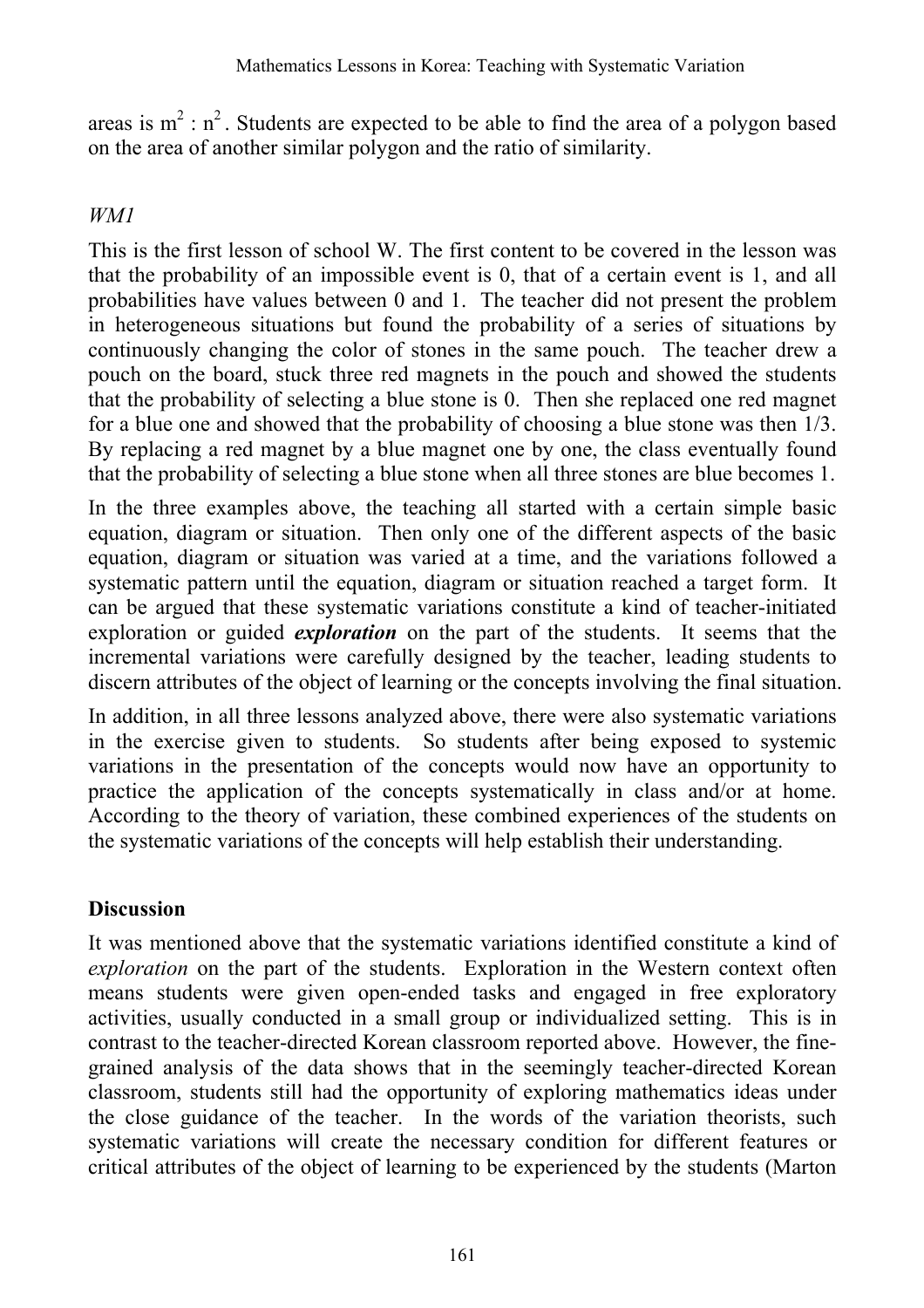#### Kyungmee Park

and Booth, 1997). In this regard, this kind of exploration is referred to as teacher directed exploration or simply directed exploration in this paper.

The descriptions above fit well with the findings of another study on the classroom practices in Hong Kong and Shanghai. Huang and Leung (2004) reported that the Hong Kong and Shanghai mathematics classrooms in their study were characterized by teacher dominance and student active engagement, with much emphasis on exploration of mathematics and exercises with variation.

#### *The East Asian Culture*

How do we account for the classroom practices in Korea as identified in this study? To what extent can these classroom characteristics be attributed to the underlying East Asian culture? In the literature, various scholars have tried to attribute differences in classroom practices and achievements to cultural factors (Watkins and Biggs, 1996; Wong, 1998). In particular, Leung (1999) discussed the traditional Chinese views of mathematics and education which might have an impact on the classroom practices in the current Chinese classroom. Leung (2001) extended the argument from the Chinese classroom to the East Asian classroom and identified features of East Asian mathematics education in contrast to features in the West, and presented the differences in terms of six dichotomies. He argued that the different practices between East Asian classrooms and those in the West are based on different deep-rooted cultural values and paradigms, whether explicit or implicit, that have been built up over centuries. In the next section, we will try to account for some of the classroom practices identified in this study through referring to the underlying cultural values that Korea shares with other East Asian countries.

### *Teacher dominance and whole class teaching*

Teacher dominance and whole-class teaching accord well with the traditional East Asian philosophy which emphasizes integration and harmony (Sun, 1983), in contrast to the Western culture which stresses independence and individualism (Taylor, 1987). Related to this tendency in the East Asian culture, which Yang (1981) labeled as 'social orientation' (as opposed to 'individual orientation'), are characteristics such as compliance, obedience, respect for superiors and filial piety (Lin, 1988, Liu, 1986). East Asians are known to have a tendency of complying with rules or orders more than Westerners, giving rise to a strong tendency for uniformity and conformity (Bond and Hwang, 1986). In such a cultural environment, it is not surprising that classrooms are found to be teacher dominated, with whole-class teaching being commonplace.

Teacher dominance may also be related to the high regard given to teachers in the East Asian culture. In the East Asian culture, the image of the teacher is that of a scholar held with high respect. So it is just natural that in the classroom setting,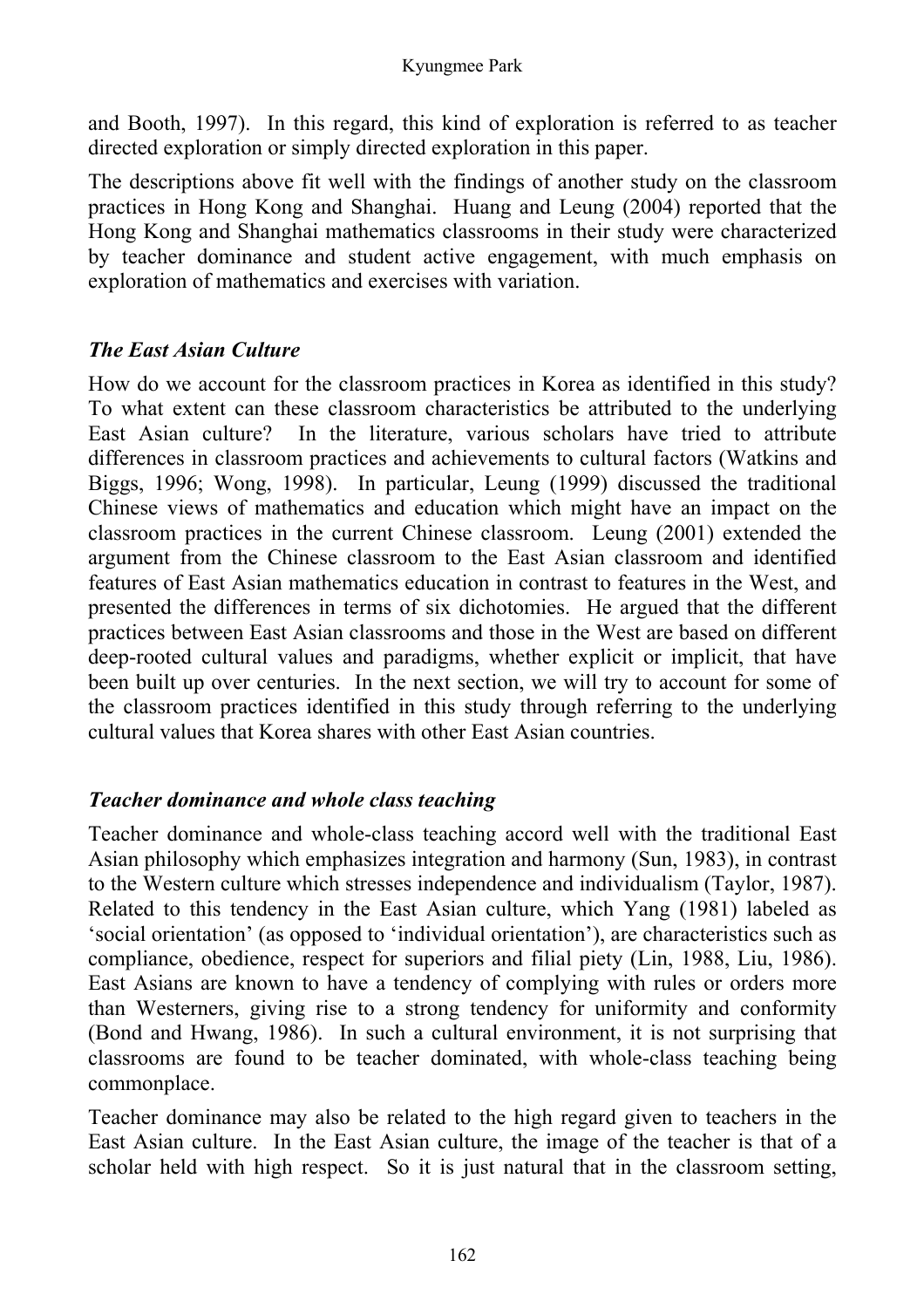teaching and learning activities should be directed by the scholar-teacher. Teacher dominance and whole-class teaching however do not necessarily mean that students are not actively engaged in the lesson. As can be seen from the results of this study presented above, active student engagement is still possible in a classroom where the class size is large and the activities are dominated by the teacher.

#### *Content versus process*

It has been reported in the literature that "Chinese teachers held the more rigid view of mathematics being more a product than a process, (and) the more important thing for them in mathematics teaching was to have the mathematics content expounded clearly." (Leung, 1995: 315). The emphasis in the East Asian mathematics classroom was on the mathematics content and the procedures or skills in dealing with the content rather than the process of handling mathematics. There is an underlying belief that

"the critical attribute of mathematics is its distinctive knowledge structure, and it is this distinctive structure which distinguishes mathematics from other forms of knowledge. So the most important goal of mathematics learning is to understand and get hold of this distinctive knowledge structure, and the foremost task of the mathematics teacher is to help students acquire the mathematics content. The process of doing mathematics is part of the process of learning the content, but the process needs the content as its foundation. Without content, there is nothing for the process to be applied to"

(Leung 2001: 39)

The findings of this study agree well with the reported views above. This stronger stress on the content rather than the process of mathematics also reflects how the nature of mathematics is perceived in the East Asian culture.

# *The emphasis on directed exploration and practice*

The finding in this study on the emphasis of the Korean teaching on directed exploration may seem to contradict the stereotype of the East Asian classroom. The learning styles in East Asia are often portrayed in the literature as "learning by rote" or "passive learning" (Biggs and Watkins, 1996), and the teaching strategies characterized as "procedural" (Zhang, Li and Li, 2003). But results of this study show that behind the seemingly procedural teaching and passive learning, the Korean students are actually heavily involved in exploration when following the prescribed classroom activities designed by the teacher.

On the other hand, the finding that there are a lot of practicing exercises in the Korean lessons is consistent with the stereotype many held for the East Asian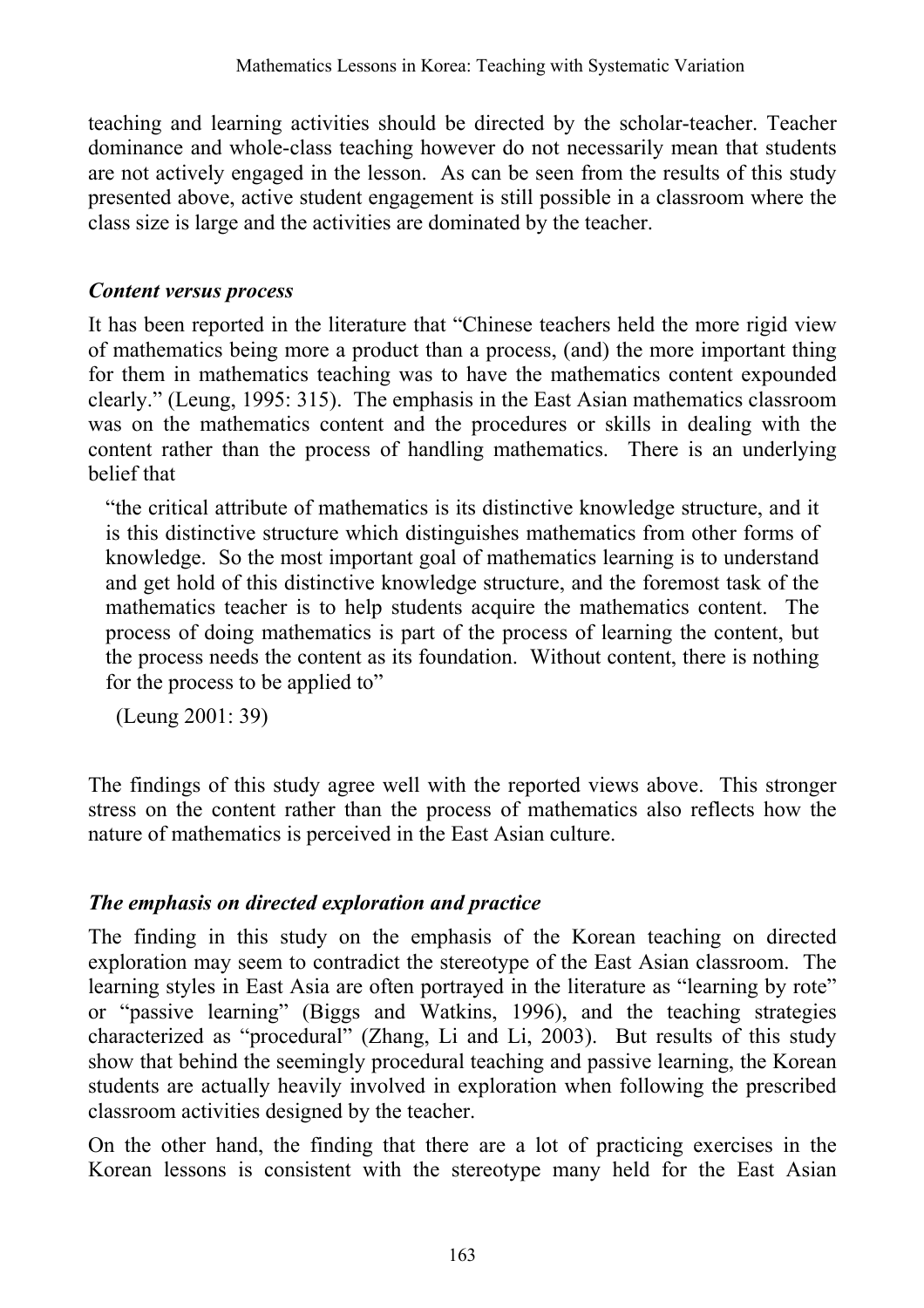classroom. However, the results of this study also suggest that the exercises that Korean students worked on were not simply repetitive drills, but were carefully designed problems with systematic variations.

In the East Asian culture, practice has always played an important role in the learning process. Actually, the word or term in Chinese for "learning" consists of two characters ( $\cong$   $\geq$ ), and the second character ( $\geq$ ) conveys the meaning of practice. So in the CHC tradition, practice is an inherent part of the learning process. The idea of learning without practicing is absurd in the CHC. The well known saying (熟能生  $\mathcal{F}$ ) which is often translated as "practice makes perfect", reflects this philosophy of learning well. As Confucius put it, "Is it not a pleasure, having learned something, to try it out (i.e., practice) at due intervals?" (*Analects,* I. 1).

Underlying this stress on practice are the traditional East Asian cultural values which lay a strong emphasis on the importance of education and which attribute achievement more to effort than to innate ability. Under the influence of such values, education or study is considered a serious endeavor, and there is a high expectation for students to put in hard work and perseverance in their study and to achieve. This is reinforced by a long and strong tradition of public examination, which acts as a further source of motivation for learning. All these add up to form an important source of motivation for students to learn well and to excel.

### **Conclusion**

As can be seen from what have been presented in this chapter, the analysis of the Korean LPS data utilizing the theory of variation has yielded some interesting results which help reveal the kind of teaching in Korea. Ample practice of mathematics skills does not necessarily imply rote learning or learning without understanding. The analysis in this study shows that there are actually well designed and systematic variations in both the classroom activities and the practicing exercises in the Korean classroom, with the consequence that a lot of exploration is taking place on the part of the students in the teacher-directed classroom. And according to the theory of variation, such experience of variations on the part of the student will lead to understanding. As Leung (2001) pointed out, understanding is "not a yes or no matter, but a continuous process or a continuum." The process of learning often starts with gaining competence in the procedure, and then through "continuous practice with increasing variation" (Marton, 1997), students gradually gain understanding.

Amidst the global tide of educational reform, there is a pressure on governments of East Asian countries, Korea included, to change the educational practices in their countries as well, and a common strategy taken is to send a team of policy makers to a number of "more developed" countries and shop around for new ideas and practices. But too often, those new ideas and practices have not been well tested even in those "developed" countries, and the cultural differences between the East Asian countries and the "developed" countries being visited have not been attended to in the adoption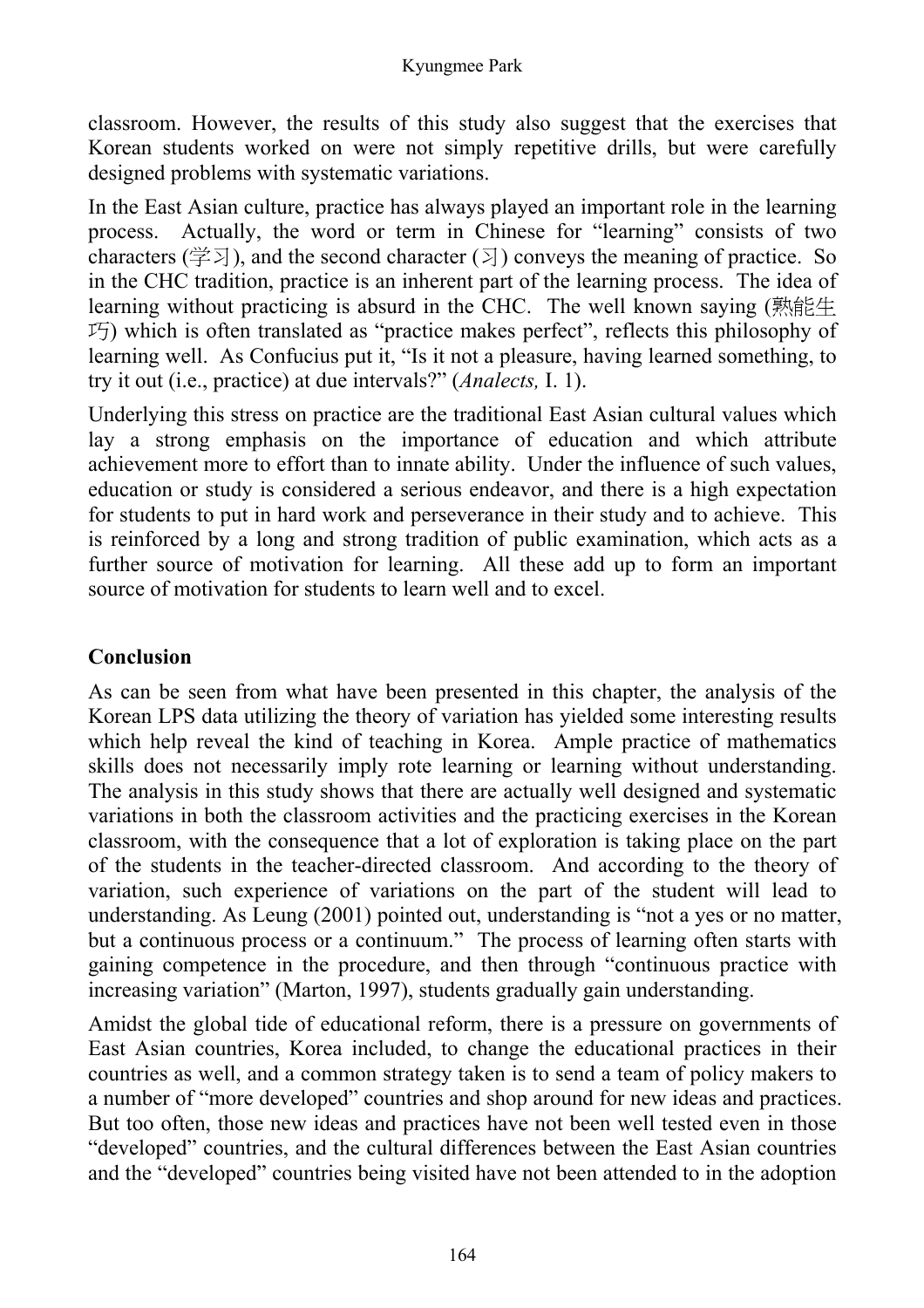of the reforms. What is needed in Korea and other East Asian countries for policy decision are systematic collection and analysis of relevant data, and reflection on the strengths and weaknesses of the existing system and the interaction between existing educational practices and the underlying culture. And what is reported in this paper represents exactly one such endeavor.

#### **References**

- Ausubel, D. P. (1968). *Educational Psychology: A cognitive view*.. New York: Holt, Rinehart and Winston.
- Biggs, J. B. and Watkins, D. A. (1996). *The Chinese Learner: Cultural, Psychological, and Contextual Influences.* Hong Kong: CERC and ACER.
- Bond, M.H. and Huang, K.K. (1986). The Social Psychology of Chinese People, in Bond, M.H. (ed.), *The Psychology of the Chinese People*. Hong Kong: Oxford University Press.
- Clarke, D. (2004). Learner's perspective study: Developing meaning from complementary accounts of practice. In M. J. Høines & A. B. Fuglestad (Eds.), *Proceedings of 28th Conference of the International Group for the Psychology of Mathematics Education* (Vol. 1, pp. 212-216). Bergen, Norway: Bergen University College.
- Dienes, Z. P. (1973). A theory of Mathematics Learning. In F. J. Crosswhite, J. L. Highins, A. R. Osborne, and R. J. Shunway (Eds.), *Teaching Mathematics: Psychological foundation* (pp.137-148). Ohio: Charles A. Jones Publishing Company.
- Freudenthal, H. (1983). *Didactical Phenomenology of Mathematical Structures.* D. Reidel Publishing Company.
- Gu, L. Y. (1994). *Theory of teaching experiment: the methodology and teaching principle of Qinpu* [青浦实验的方法与教学原理研究]. Beijing: Educational Science Press.
- Gu, L., Huang, R. and Marton, F. (2004). Teaching with Variation: An effective way of mathematics teaching in China. In L. Fan, N. Y. Wong, J. Cai, and S. Li (Eds.), *How Chinese learn mathematics: Perspectives from insiders (pp.309-345). Singapore: World* Scientific.
- Hiebert, J. (1986). *Conceptual and procedural knowledge*: *The case of mathematics*. Hillsdale, NJ: Erlbaum.
- Hiebert, J., Gallimore, R., Garnier, H., Givvin, K.B., Hollingsworth, H., Jacobs, J., Chui, A.M.Y., Wearne, D., Smith, M., Kersting, N., Manaster, A., Tseng, E., Etterbeek, W., Manaster, C., Gonzales, P. and Stigler, J. (2003). *Teaching Mathematics in Seven Countries. Results From the TIMSS 1999 Video Study.* Washington, D.C.: National Center for Education Statistics..
- Huang, R. and Leung, F.K.S. (2004). Cracking the Paradox of the Chinese Learners Looking into the mathematics classrooms in Hong Kong and Shanghai, Fan, L., Wong, N.,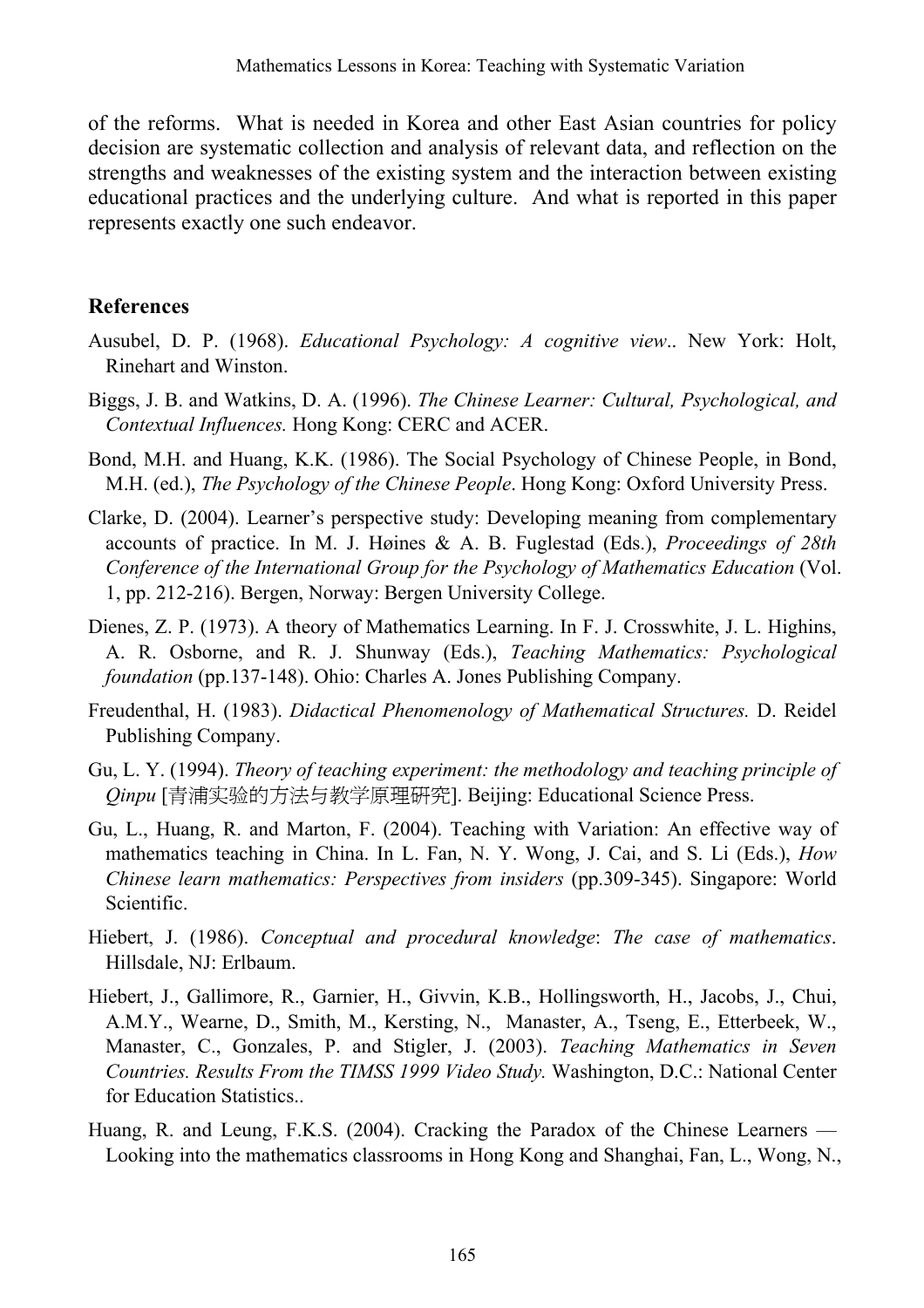#### Kyungmee Park

Cai, J. and Li, S. (eds.), *How Chinese Learn Mathematics: Perspectives from Insiders*. New Jersey: World Scientific.

- Leung, F.K.S. (1995). The Mathematics Classroom in Bejing, Hong Kong and London, *Educational Studies in Mathematics, 29*, 297-325.
- Leung, F.K.S. (1999). The Traditional Chinese Views of Mathematics and Education: Implications for Mathematics Education in the New Millennium, in Hoyles, Morgan and Woodhouse (eds.), *Rethinking the Mathematics Curriculum.* London: Falmer Press Ltd.
- Leung, F.K.S. (2001). In Search of an East Asian Identity in Mathematics Education*, Educational Studies in Mathematics*, 47: 35-51.
- Leung, F.K.S. and Park, K. (2005). *Behind the High Achievement of Students: A Study of Mathematics Lessons in Korea*, report of a project funded by the World Bank-GDN Regional Research Competition, KEDI.
- Lin, F.L. (1988). Social Differences and Their Influences on Children's Mathematics Understanding, *Educational Studies in Education*, 19: 471-497.
- Liu, I.M. (1986). Chinese Cognition, in Bond, M.N. (ed.), *The Psychology of the Chinese People*. Hong Kong: Oxford University Press.
- Marton, F. (1999). *Variatio est mater studiorum*, opening address in 8<sup>th</sup> European Conference for Research on Learning and Instruction (Earli 99), Göteborg, Sweden, 24- 28 August.
- Marton, F. (2000). Some Critical Features of Learning Environment, Invited Keynote Address, The Bank of Sweden Tercentenary Symposium on Cognition, Education, and Communication Technology, Stockholm, Sweden, March 30 – April 1.
- Marton, F. and Booth, S. (1997). *Learning and Awareness.* Mahwah, NJ: Lawrence Erlbaum Associates.
- Marton, F., Runesson, U., and Tsui, A. B. M. (2003). The Space of Learning. In F. Marton, A.B.M. Tsui, Chik, P. Y. Ko, M. L. Lo, and I. A. C. Mok (Eds.), *Classroom Discourse and the Space of Learning* (pp.3-40). N.J.: Lawrence Erlbaum.
- Mok, I.A.C. (2000). The Anatomy of an "Open" Mathematics Lesson, in Dai (ed.), *Openended Questions: New Models in Mathematics Pedagogy*. [In Chinese]
- Pang, M. F. (2003). Two faces of variation: on continuity in the phenomenographic movement [1]. *Scandinavian Journal of Educational Research, 47*(2), 145-156.
- Rovio-Johnsson, A. (1999). Being Good at Teaching. Exploring Different Ways of Handling the Same Subject in Higher Education. Göteborg: Acta Universitatis Gothoburgensis.
- Runesson, U. (1999). *The Pedagogy of Variation: Different Ways of Handling a Mathematical Topic,* Variationens pedagogik: Skilda sätt att behandla ett matematiskt innehåll. Göteborg: Acta Universitatis Gothoburgensis.